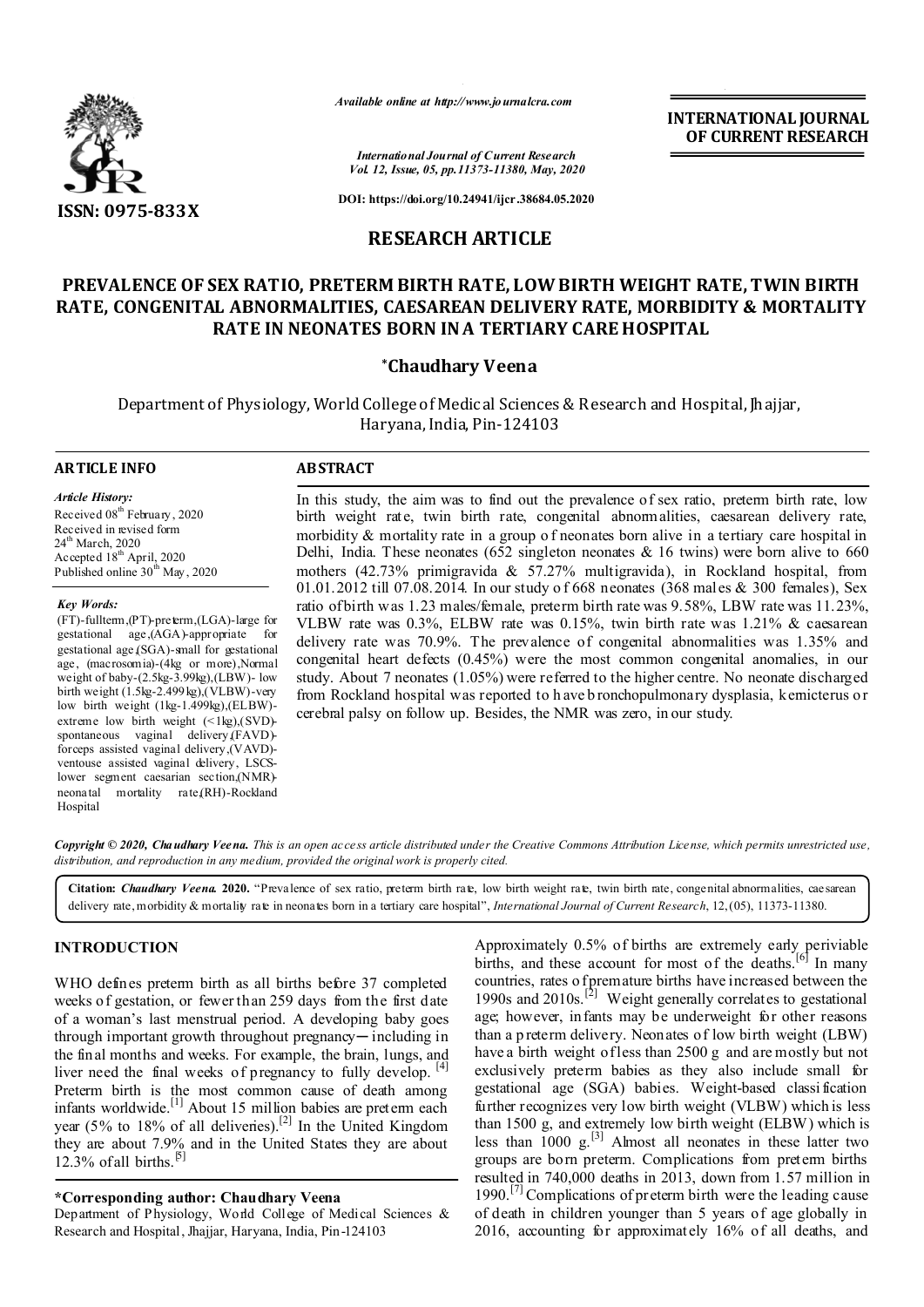*11374 Chaudhary Veena, Prevalence of sex ratio, preterm birth rate, low birth weight rate, twin birth rate, congenital abnormalities, caesarean delivery rate, morbidity & mortality rate in neonates born in a tertiary care hospital*

35% of deaths among newborn babies. Preterm neonates who survive are at greater risk of a range of short-term and longterm morbidities. Data from the low-to middle income countries are limited. Preterm birth is a crucial global health issue, which must be addressed to reduce neonatal and child mortality globally and reach the sustainable development goals.

**Aims and objectives:** In this study, the aim was to find out the prevalence of sex ratio, preterm birth rate, low birth weight rate, twin birth rate, congenital abnormalities, caesarean delivery rate, morbidity & mortality rate in a group of neonates born alive in a tertiary care hospital in Delhi, India.

# **MATERIALS AND METHODS**

**Study Setting and Period of Study:** The study was conducted in the Department of Paediatrics, Rockland Hospital in D elhi, India during the period from 01 January 2012 to 07 August 2014.

**Study Design:** The study was a Hospital Based Study, conducted in the Department of Paediatrics, Rockland Hospital in Delhi.

**Sample Size:** For the present study, 668 neonates (652) singleton neonates & 16 twin neonates) were recorded and studied in Paediatrics Department in Rockland hospital. These neonates were born alive to 660 mothers in Obstetrics & Gynaecology Department in Rockland hospital, during the period from 01.01.2012 till 07.08.2014.

**Sampling Design:** The study was done as Random Sampling of the neonates that were born in Rockland Hospital, Delhi.

**Study Variables:** Sex ratio, preterm birth, birth weight, twin birth, congenital abnormality, ces arean delivery and mo rbidity & mortality rate in a group of neonates

**Inclusion Criteria/ Selection Criteria:** Participants in the study eligible for inclusion were neonates of either sex, born alive in Rockland hospital during the period from 01.01.2012 till 07.08.2014. Neonates were included after obtaining proper informed written consent from their parent/guardian. Intrauterine deaths were excluded from the study.

**Study Characteristics:** In this study, 668 neonates born alive in Rockland hospital during the period from 01.01.2012 till 07.08.2014, were recorded and studied. The demographic information, history & physical examination in the patient's questionnaire were recorded. Neonates that satisfied the inclusion criteria were selected and the neonates who did not meet the inclusion criteria were excluded.

Data Collection Methods and Tools: Neonates' history information was collected in questionnaires and the data was collected and reported, and then statistical analysis of data was performed using SPSS software. Calculations of P values were done using QuickCalcs-Graphpad Software.

**Statistical Methods and Statistical Interpretation:** Chisquare test was used to calculate Two-tailed P values in our study. When presenting P values, it was helpful to use the asterisk rating system as well as quoting the P value:  $P \leq 0.05^*$ , it is statistically significant,

 $P < 0.01$ <sup>\*\*</sup>, it is very statistically significant, P <0.001\*\*\* , it is extremely statistically significant.

# **RESULTS AND OBSERVATIONS**

For the present study, 668 neonates (652 singleton n eonates  $\&$ 16 twin neonates) were recorded and studied in Paediatrics Department in Ro ckland hospital. These neonates were born alive to 660 mothers in Obstetrics & Gynaecology Department in Rockland hospital, during the period from 01.01.2012 till 07.08.2014.

## **The various 652 singleton neonates were as follows:**

- FT, LGA & Macrosomia-9 males & 3 females,
- FT, AGA & Normalweight-300 males & 250 females,
- FT, SGA & LBW 12 males & 19 females,

PT, AGA & Normal weight -16 males & 07 females,

- PT, AGA & LBW 14 males & 10 females,
- PT, SGA & LBW 07 males & 02 females,

PT, SGA & VLBW - 00 male & 02 females,

PT, SGA & ELBW - 01 male only.

#### **The various 16 twins were as follows:**

FT & LGA- nil,

- FT, AGA & Normal weight- 1 male & 2 females,
- FT, SGA & LBW 4 males & 4 females,
- PT, AGA & Normal weight 2 males only,
- PT, AGA & LBW- 1 male & 1 female,
- PT, SGA & LBW- 1 male only.



 $Males(55%)$  Females (45%)

#### **Figure 1. Pie diagram showing prevalence of sex ratio in a group of 668 neonates (368 males & 300 females) in Rockland Hospital, Delhi**

In the pie diagram, it is evident that in our study, the males were 55% & the females were 45%, thus the Sex ratio of birth was 1.23 Males/Female. The sex ratio is the ratio of m ales to females in a population. The two-tailed P value equals 0.0085\*\*, in the Chi-square test. By conventional criteria, this difference was considered to be very statistically significant.



**Figure 2. Pie diagram showing prevalence of preterm birth rate in a group of 668 neonates in RH, Delhi**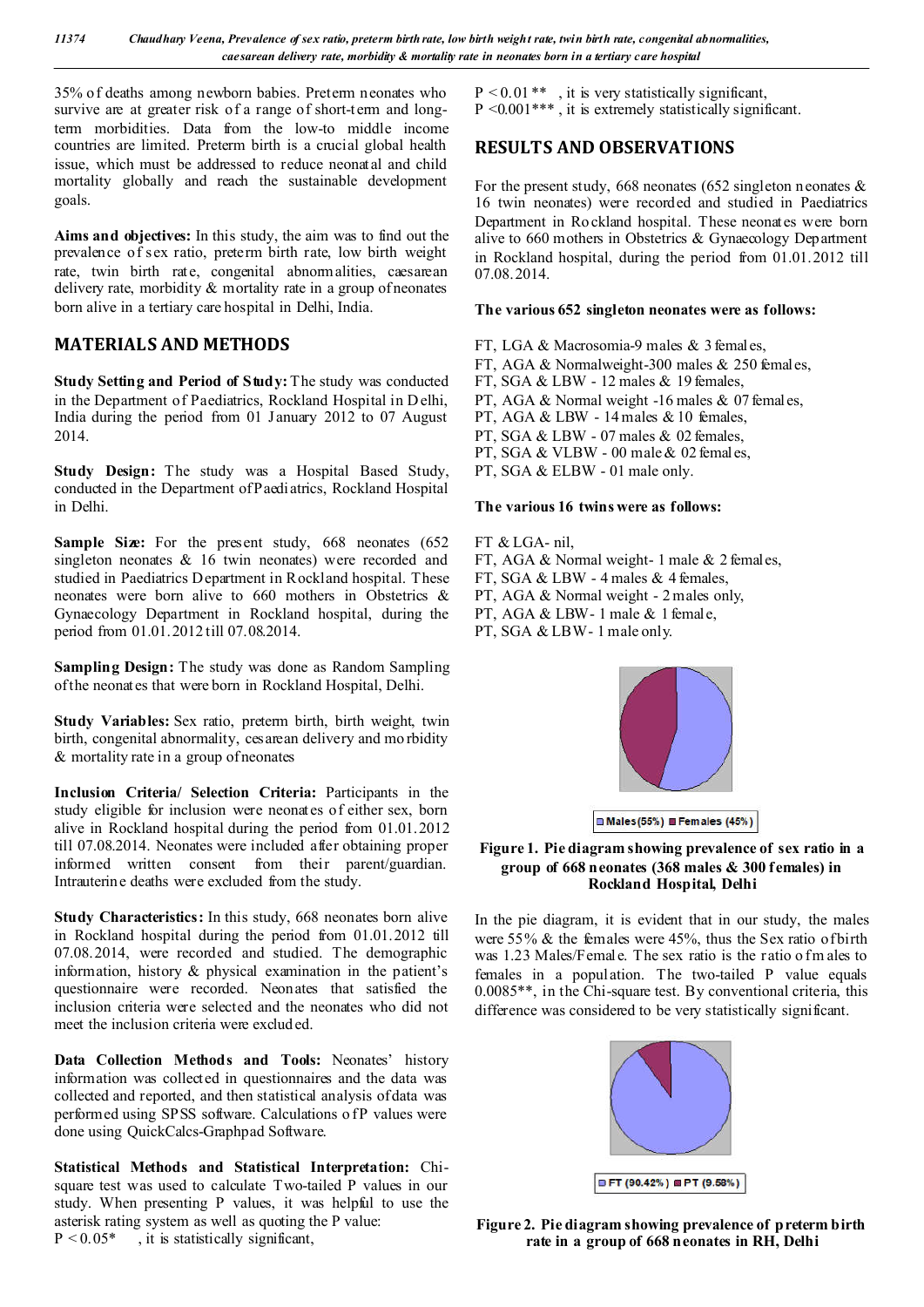In the present study, it is evident that the m aturity rates in the 668 neonates were as follows: Fullterm birth rate was 90.42% (604 neonates) (321 singleton males, 05 twin males, 272 singleton females  $& 6$  twin females)  $& 8$  Preterm birth rate was 09.58% (64 neonates) (38 singleton males, 21 singleton females, 04 twin males & 01 female twin), in the present study. The two-tailed P value was less than 0.0001\*\*\*, in the Chisquare test. By conventional criteria, this difference was considered to be extremely statistically significant.



**Figure 3. Pie diagram showing prevalence of LBW,VLBW & ELBW rates in a group of 668 neonates in RH, Delhi**



#### **Figure 4. Bar diagram showing prevalence of preterm birth rate & LBW rate in a group of 16 twins in RH, Delhi**

In the present study, it is evident that the bi rth weight rates in 668 neonates were as follows: Macrosomia (4kg or more) rate was 1.8 % (9 males & 3 females), Normal weight (2.5kg-3.99kg) neonates were 86.52% (578 neonates) {316 singleton males, 257 singleton females, 3 twin males & 2 twin females}, LBW rate was 11.23% (75 neonates) {39 (5.84%) term neonates (12 term singleton males, 4 term twin males & 19 term singleton females & 4 term twin females) & 36 (5.39%) PT neonates (21 preterm singleton males, 2 preterm twin males & 12 PT singleton females & 1 preterm twin female}, VLBW rate was 0.3% (02 singleton females) & ELBW rate was 0.15% (01 singleton male only). Among the 75 (11.23%) LBW neonates, about 39 (5.84%) were term neonates. No term neonate was VLBW or ELBW. No twin was macrosomia, VLBW or ELBW.

In this study, the result shows that prematurity & twins are the 2 most important causes o f LBW. The two-tailed P value was less than 0.0001\*\*\*, in the Chi-square test. By conventional criteria, this difference was considered to be extremely statistically significant. In the present study, it is evident that among the 16 twins, the preterm birth rate was 31.25% (04 males  $& 01$  female). Among the 16 twins, the LBW rate was 68.75% (06 males & 05 females). In this study, the result showed that twin pregnancy is one of the causes of LBW & prematurity. T he two-tailed P value equals 0.1336, in the Chisquare test. By conventional criteria, this difference was considered to be not statistically significant.



### **Figure 5. Pie diagram showing prevalence of twin birth rate in Rockland Hospital, Delhi**

In the pie diagram, it is evident that there were 660 mothers who gave birth to 652 singleton babies and 8 twin sets (or 16) twins). The twin birth rate was 1.21%, in our study. T he twotailed P value was less than  $0.0001***$ , in the Chi-square t est. By conventional criteria, this difference was considered to be extremely statistically significant.



### **Figure 6. Pie diagram showing prevalence of congenital abnormalities in 9 neonates born in Rockland Hospital, Delhi.**

In our study, it is evident that the 9 neonates born with congenital abnormalities were diagnosed as follows:

- FT / Female / AGA / Right Multicystic Dysplastic Kidney (MCDK) (largest cyst size about 14mm X10 mm)
- FT / Male /AGA / Congenital Left Renal Cysic Mass (size about 65mm X 41mm) with Hydroureteronephrosis
- FT / Male / AGA / Hemangioma on right arm triceps area
- FT / Male / AGA / Small Capillary Haemangioma on Right Upper Eyelid
- FT / Male / AGA / Infant of Diabetic Mother / Sacral Meningomyelocele (MMC) (size about 45 mm X 38 mm) FT / Female / SGA / Small ASD (2.5mm)
- PT (35weeks+) / Male / AGA / Small VSD (3mm) with Right Ventricle Hypertrophy with mild Tricuspid Regurgitation
- PT (32weeks+) / Male / AGA/ Small VSD
- PT (35weeks+) / Male / SGA / Early onset neonatal sepsis /

Left Side Congenital Talipes Equinovarus (CTEV)(Clubfoot) with Deep Annular Bands with Autoamputatation of Digits (Absence of distal phalanx in middle  $\&$  ring finger o fboth hands, Absence of middle  $\&$ distal phalanx of index finger of left hand, Absence o f distal phalanx in left 2nd toe & Absence o f distal phalanx of G reat toe, 2nd and 3rd toes of right foot) with Necrosis and Secondary Infection of distal phalanx of index & middle finger o f left hand with Syndactyly.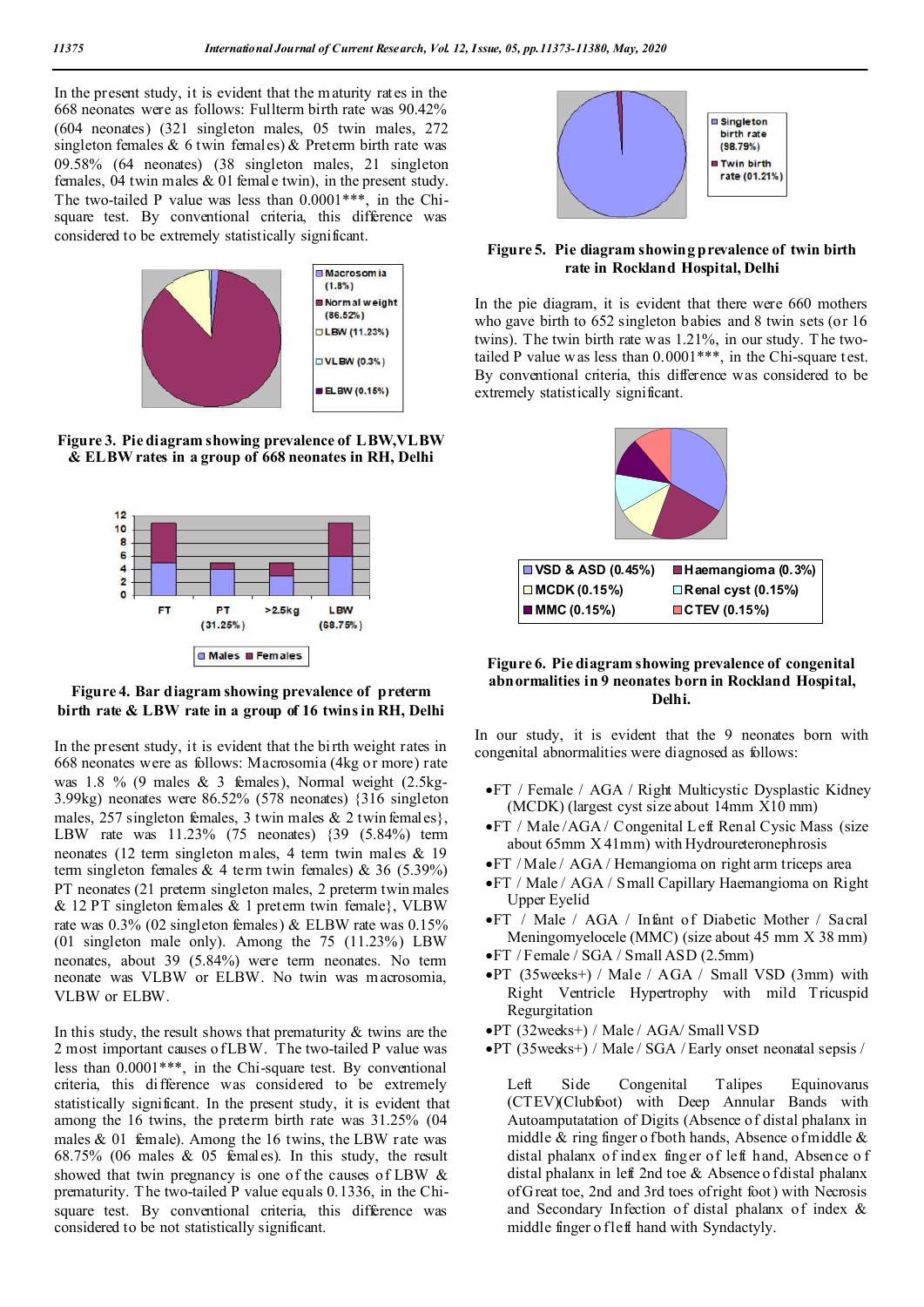Thus, in our study, prevalence of congenital abnormalities in 668 neonates was 1.35%. Congenital heart defects (0.45%) were the most commonly reported congenital anomalies in our study. The two-tailed P value was less than  $0.0001***$ , in the Chi-square test. By conventional criteria, this difference was considered to be extremely statistically significant.



**Figure 7. Pie diagram showing prevalence of prematurity & birth weight of 7 referred neonates in RH, Delhi**

In our study, it is evident that the maturity, weight  $&$  diagnosis of the 7 (1.05%) referred neonates were as follows:

- PT (28-29weeks) / Female / SGA / VLBW / Hyaline Membrane Disease
- PT (29-30weeks) /Male/ SGA /LBW with Presumed E arly-Onset Neonatal Sepsis with Apnea with Respiratory Failure (Requiring Mechanical Ventilation)
- $\bullet$ PT (31-32 weeks) / Male / SGA / ELBW (920grams) / Hyaline Membrane Disease
- PT (32 weeks) / Female / SGA / LBW / Respiratory Distress Syndrome with Foetal Hydrops with Moderate to Severe Anaemia with Mild Cardiomegaly ( To rule out Rh Haemolytic Disease of Newborn (ICT-Positive) & Thalassemia)
- FT / Male / AGA / Perinatal Asphyxia with Thick Meconium-Stained Amniotic Fluid with Meconium Aspiration Syndrome with Respiratory Failure requiring Mechanical Ventilation (Secondary to Pulmonary Oedema with Presumed sepsis with H/O PROM for 4 days)
- FT / Female / AGA / Perinatal Asphyxia
- FT / Female / AGA / Severe Perinatal Asphyxia with Meconium Aspiration

Thus, the referred PT neonates were 0.6% (4 neonates) while the referred FT neonates were 0.45% (3 neonates). The further outcome of these 7 neonates (4 PT & 3 FT) is not known. The two-tailed P value was l ess than 0.0001\*\*\*, in the Chi-square test. By conventional criteria, this difference was consid ered to be extremely statistically significant. In the present study, no neonate discharged from Rockland hospital was reported to have bronchopulmonary dysplasia, kernicterus or cerebral palsy on follow up. The two-tailed P value was less than 0.0001\*\*\*, in the Chi-square test. By conventional criteria, this difference was considered to be extremely statistically significant. Besides, the neonatal mortality rate (NMR) was zero during the period 01.01.2012 till 07.08.2014, in the Paediatrics Department in Rockland hospital (RH), Delhi, India.



Thus NMR=0 in the present study. The two-tailed P value was less than 0.0001\*\*\*, in the Chi-square test. By conventional criteria, this difference was considered to be extremely statistically significant.







### **Figure 9. Pie diagram showing prevalence of caesarean delivery rate in 8 twin sets in Rockland Hospital, Delhi**

In this study, it is evident that the various methods of deliveries done were approximately: Emergency LSCS- 43.9% (290) cases (285 singleton neonates & 5 twin sets), Elective LSCS-27 % (178) cases (176 singleton neonates  $\&$  2 twin sets), SVD- 24.7% (163) cases (162 singleton neonates & 1 twin set), Ventouse assisted vaginal delivery (VAVD)- 02.6% cases (17 singleton neonates)  $\&$  Forceps assisted vaginal delivery (FAVD)- 01.8% cases (12 singleton neonates). Thus, the caesarean delivery rate was 70.9%, in our study. The twotailed P value was less than  $0.0001***$ , in the Chi-square t est. By conventional criteria, this difference was considered to be extremely statistically signi ficant. In this study, it is evident that the various methods of deliveries done for 8 twin sets were approximately: LSCS 87.5% (Emergency LSCS- 5 twin sets & Elective LSCS- 2 twin sets), and SVD- 12.5% (1 twin set). Thus, the caesarean delivery rate w as 87.5%, in our study of 8 twin sets. The two-tailed P value was equals 0.0339, in the Chi-square test. By conventional criteria, this difference was considered to be statistically significant.



**Figure 10. Pie diagram showing prevalence of primigravida mothers in Rockland Hospital, Delhi**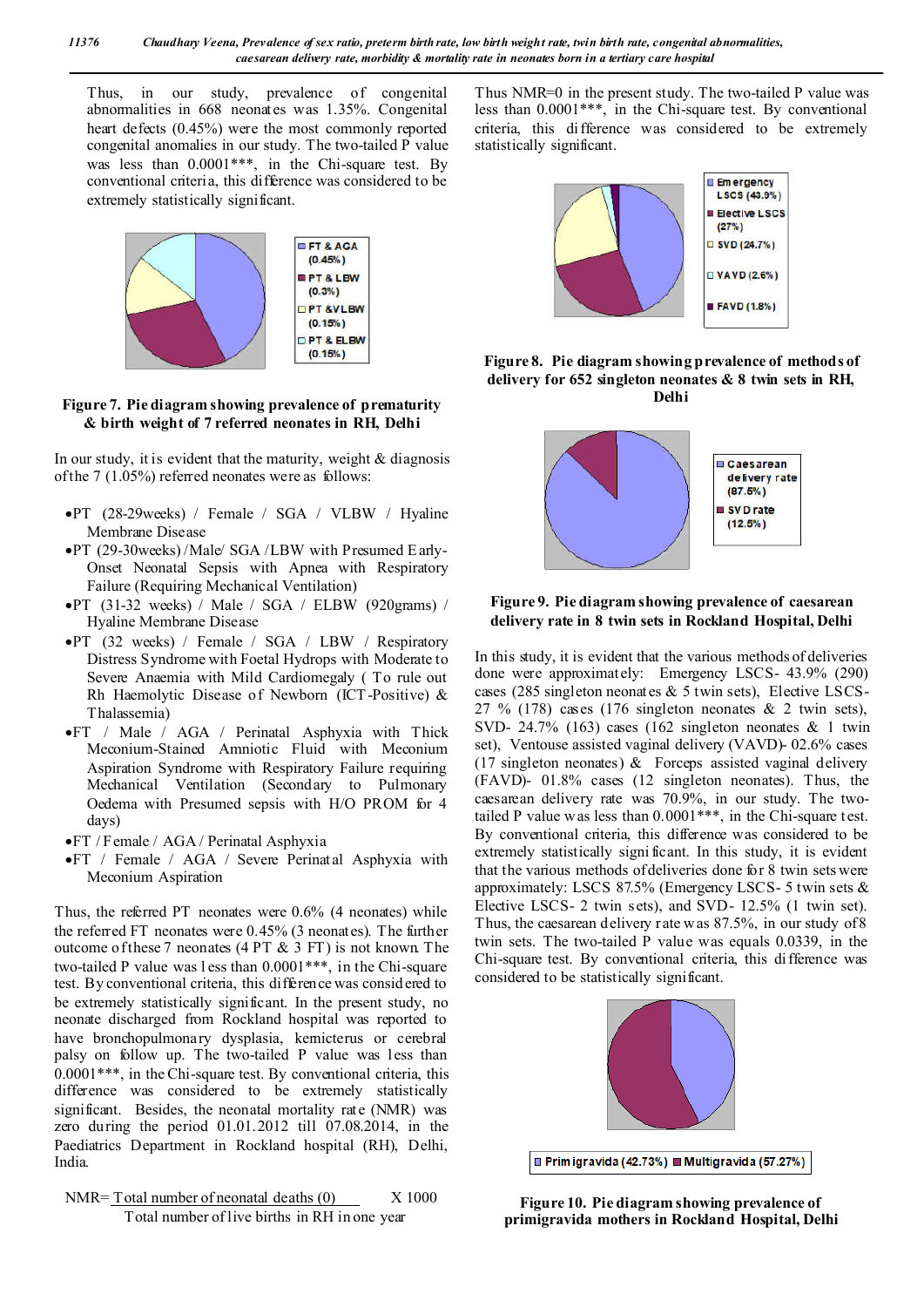In this pie diagram, it is evident that the primigravida mothers in our study were about 282 (42.73%) and multigravida mothers were about 378 (57.27%). The two-tailed P value equals 0.0002\*\*\*, in the Chi-square test. By conventional criteria, this difference was considered to be extremely statistically significant. No maternal death was reported, where 660 deliveries were recorded in the study period. The twotailed P value was less than  $0.0001***$ , in the Chi-square t est. By conventional criteria, this difference was considered to be extremely statistically significant.

# **DISCUSSION**

For the present study, 668 neonates (652 singleton n eonates  $\&$ 16 twins) were recorded and studied in Paediatrics Department in Rockland hospital. These neonates were born to 660 mothers in Obstetrics & Gynaecology Department in Rockland hospital, during the period 01.01.2012 till 07.08.2014.

#### **Following references support our observations:**

- Among non-twin births, male singletons are slightly (about five percent) more common than female singletons. The rates for singletons vary slightly by country. For example, the sex ratio of birth in the US is  $1.05$  males/female, while it is 1.07 males/ $f{emale}$  in Italy.<sup>[27]</sup>
- $\bullet$  In our study of 368 male n eonates & 300 female neonates, the Sex ratio of birth was 1.23 Males/Female. The males were about 55% & females were 45%.
- $\bullet$  In 2010, an estimated 14.9 million babies (uncertainty range 12·3–18·1 million) were born preterm, 11·1% of all livebirths worldwide, ranging from about 5% in several European countries to 18% in some African countries. More than 60% of preterm babies were born in south Asia and sub-Saharan Africa, where 52% of the global livebirths occur. Preterm birth also affects rich countries, for example, USA has high rates and is one of the ten countries with the highest numbers o f preterm births. O f the 65 countries with estimated time trends, only three (Croatia, Ecuador, and Estonia), had reduced preterm birth rates 1990–2010 (Blencowe *et al* June 2012).<sup>[3]</sup>
- About 15 million babies are preterm each year (5% to 18%) of all deliveries).<sup>[2]</sup> In many countries, rates of premature births have increased between the 1990s and  $2010s$ .<sup>[2]</sup>
- The estimated global preterm birth rate for 2014 was 10·6%, equating to an estimated 14·84 million live preterm births in 2014.  $12.0$  million  $(81.1\%)$  of these preterm births occurred in Asia and sub-Saharan Africa. Regional preterm birth rates for 2014 ranged from  $13.4\%$ in North Africa to 8·7% in Europe. India, China, Nigeria, Bangladesh, and Indonesia accounted for 57·9 million (41∙4%) of 139·9 million livebirths and 6·6 million  $(44·6%)$  of p reterm births globally in 2014. Globally, we estimated that the preterm birth rate was 9∙8% (8∙3–10∙9) in 2000, and 10∙6% (9∙0–12∙0) in 2014 (Vogel JP, *et al* 2018). [15]
- In the United States, the preterm birth rate declined for the seventh straight year in 2013 to 11.39%; the low birth weight (LBW) rate was essentially unchanged at  $8.02\%$ .<sup>[5]</sup> The preterm birth rate changes in that analysis were instead d riven by higher multiple birth rates, as well as a higher rates o f preterm birth among multiples.
- Overall, the preterm birth rate was 9.58%, in our present study.
- As weight is easier to determine than gestational age, the World Health Organization tracks rates of low birth weight  $(< 2500$  grams), which occurred in 16.5 percent of births in less developed regions in 2000.<sup>[2]</sup> It is estimated that one third of these low birth weight deliveries are due to preterm delivery. Almost all neonates in the VLBW & ELBW groups are born preterm $^{[3]}$ .
- Overall, the LBW rate was 11.23%, the VLBW rate was 0.3% & the ELBW rate was 0.15% in our study. All VLBW & ELBW neonates were preterm in our study.
	- In our study, among the 16 twins, the preterm birth rate was  $31.25\%$  (04 males & 01 female) and the LBW rate was 68.75% (06 males & 05 females).
	- Multiple pregnancies are much less likely to carry to full term than single births, with twin pregnancies lasting on average 37 weeks, three weeks less than full term.<sup>[36]</sup>
	- It is very common for twins to be born at a low birth weight. More than half of twins are born weighing less than 5.5 pounds (2.5 kg), while the average birth weight of a healthy baby should be around 6–8 pounds (3–4 kg).<sup>[37]</sup> This is largely due to the fact that twins are typically born premature. Premature birth and low birth weights, especially when under 3.5 pounds (1.6 kg), can increase the risk of several health-related issues, such as vision and hearing loss, mental disabilities and cerebral palsy. [38]
	- About 1 in 90 human births (1.1%) results from a twin pregnancy.[28]
	- In 2008, Massachusetts has emerged as the most prolific producer of multiple births in the United States. The Massachusetts State has a twin birth rate of 4.5 for every 100 live bi rths, compared with a national rate o f  $3.2.^{[23]}$
	- The human twin birth rate in the United States rose 76% from 1980 through 2009, from 9.4 to  $16.7$  twin sets  $(18.8 \text{ to } 33.3 \text{ twins})$  per  $1000 \text{ births.}$ <sup>[33]</sup> In Latin America, South Asia (India, Pakistan, Bangladesh, Nepal), and Southeast Asia, the low est rates are found; only 6 to 9 twin sets per 1000 live births. North America and Europe h ave intermediate rates of 9 to 16 twin sets per 1,000 live births.<sup>[35]</sup> The West African country of Benin has the highest national average of twinning, with a rate of  $27.9$  twins per 1,000 births, i.e.  $2.79\%$ .<sup>[24]</sup>
	- The birth rate of twin sets was 1.21% (or 12 twin sets per 1000 live births), in our study.
	- $\bullet$ It is estimated that 75% of twin pregnancies in the United States were delivered by caesarean section in 2008.<sup>[29]</sup> In comparison, the rate of caesarean section for all pregnancies in the general population varies between 14% and 40%.[30]
	- The caesarean delivery rate was 87.5%, in our study of 8 twin sets.

#### **Following references partly support our observations:**

Common complications of preterm birth are high rates of respiratory distress syndrome, bronchopulmonary dysplasia, necrotising enterocolitis, sepsis, periventricular leucomalacia, seizures, intraventricular haemorrhage, cerebral palsy, infections, feeding difficulties, hypoxic ischaemic encephalopathy, and visual and hearing problems. (Vogel JP, *et al*, 2014).<sup>[14]</sup>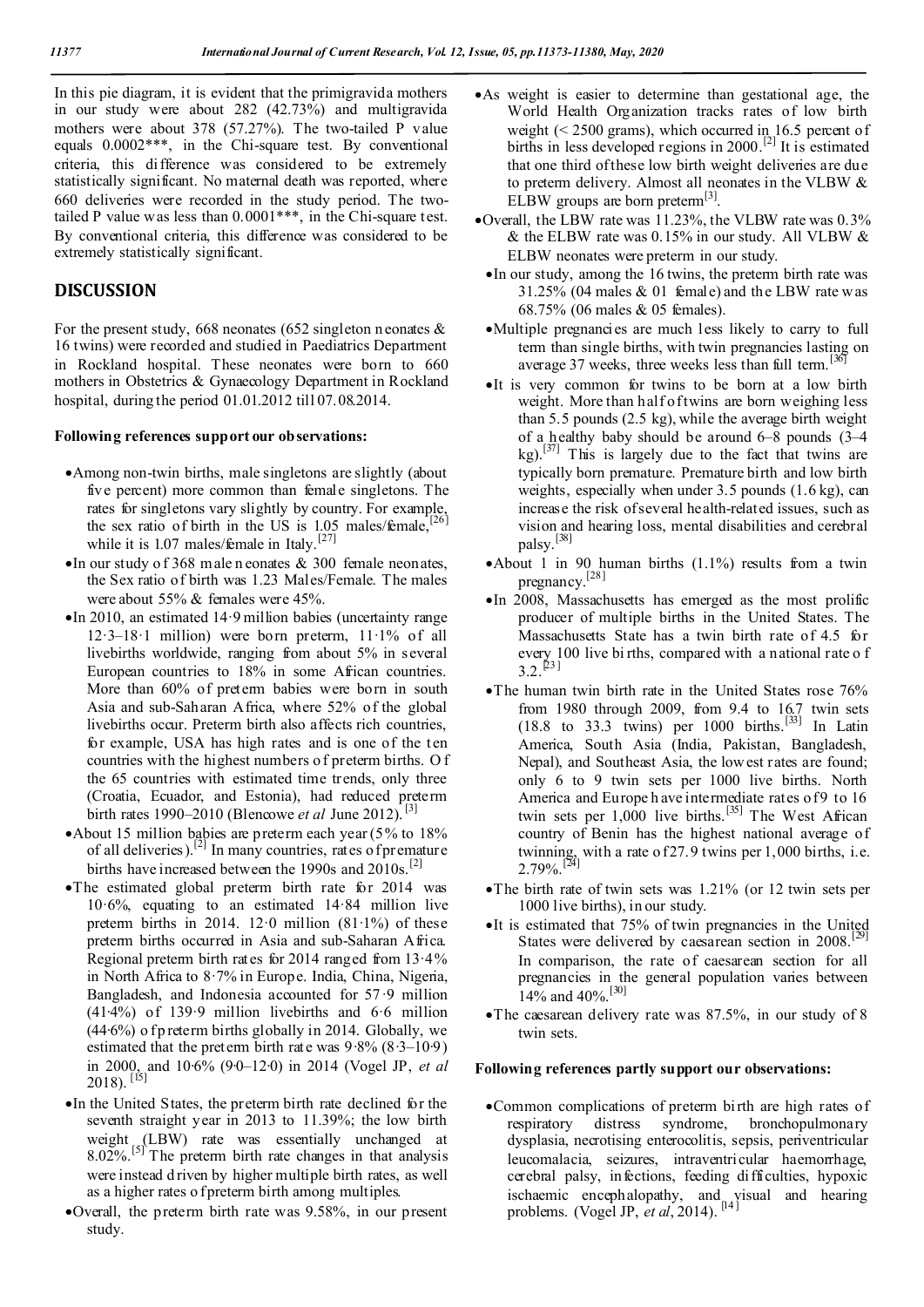- In our study, no neonate discharged from Rockland hospital was reported to have bronchopulmonary dysplasia, kernicterus or cerebral palsy on follow up.
- Complications of preterm birth were the leading cause of death in children younger than 5 years o f age globally in 2016, accounting for approximately 16% of all deaths, and 35% of deaths among newborn babies. Preterm neonates who survive are at greater risk of a range of short-term and long-term morbidities. (Vogel JP, *et al* 2018). [15]
- Preterm birth is the most common cause of death among infants worldwide.<sup>[1]</sup> Complications from preterm births resulted in 0.81 million deaths in 2015 down from 1.57 million in 1990.<sup>[3][7]</sup> The chance o f survival at 22 weeks is about  $6\%$ , while at 23 weeks it is  $26\%$ , 24 weeks  $55\%$ and 25 weeks about  $72\%$ .<sup>[8]</sup> The chances of survival without any long-term difficulties are lower.<sup>[9]</sup> Approximately 0.5% of births are extremely early periviable births, and these account for most of the deaths.<sup>[6]</sup>
- Among 1822 births, the total prevalence o fmajor congenital anomalies was 230.51 (170.99–310.11) per 10 000 births. Congenital heart defects were the most commonly reported anomalies in the cohort with a prevalence o f 65.86 (37.72–114.77) per 10 000 births. This first cohort study from India establishes that the congenital anomaly rates were high, affecting one in forty four births in the cohort. In this cohort, congenital anomalies were the second largest cause of neonatal deaths. [44]
- In our study, prevalence of congenital abnormalities in 668 neonates was 1.35%. Congenital heart defects (0.45%) were the most commonly reported congenital anomalies in our study.
- Neonatal mortality rate of India fell gradually from 85.2 deaths per thousand live births in 1969 to 22.7 deaths per thousand live births in 2018.  $[42]$
- In our study, no neonate was born less than 28 weeks. In the present study, the neonatal mortality rate (NMR) was zero. In the present study, about 7 neonates (1.05%) were referred to the higher centre. The further outcome o f these 7 neonates (3 FT  $&$  4 PT) is not known.
- India's Maternal Mortality Ratio (MMR) has seen a decline from 130 per 1 lakh live births in 2014-2016 to 122 per 1 lakh live births in 2015-2017.<sup>[43]</sup>
- No maternal d eath was reported, where 660 deliveries were recorded in our study period.

## **Following studies don't support our observations**

- •The Yoruba people have the highest rate o f twinning in the world, at 45–50 twin sets (90–100 twins) per 1000 live births,<sup>[34]</sup> possibly because of high consumption of a specific type of yam containing a natural phytoestrogen which may stimulate the ovaries to release an egg from each side. In Central Africa, there are 18–30 twin sets (or 36–60 twins) per 1000 live births.<sup>[35]</sup>
- The twin birth rate was 1.21%, in our study.
- In the United States, in 2013, the cesarean delivery rate declined to 32.7% from 32.8% for 2012.<sup>[5]</sup>
- $\bullet$  In our study, the caesarean delivery rate was 70.9%.

#### **Summary**

In this study, the aim was to find out the prevalence of sex ratio, preterm bi rth rate, low birth weight rate, twin birth rate,

congenital abnormalities, caesarean delivery rate, morbidity & mortality rate in a group of neonates born alive in a tertiary care hospital in Delhi, India. For the present study, 668 neonates (652 singleton neonates & 16 twin neonates) were recorded and studied in Paediatrics Department in Rockland hospital. These neonates were born alive to 660 mothers in Obstetrics & Gynaecology Department in Rockland hospital, during the period 01.01.2012 till 07.08.2014. Participants that satisfied the inclusion criteria were selected and the participants who did not meet the inclusion criteria were excluded. Neonate's history information was collected in questionnaires and data was collected and reported, and then statistical analysis of data was performed using SPSS software. Calculations of P values were done using QuickCalcs-Graphpad So ftware. The Chi-square test was used to analyze the collected data. In our study, the 668 neonates were born alive to 660 mothers  $(42.73\%$  primigravida & 57.27% multigravida) by LSCS in 70.9% cases & by vaginal delivery in 29.1% cases, in Rockland hospital, during the period from 01.01.2012 till 07.08.2014.

In our study of 668 neonates (368 males & 300 females), the Sex ratio of birth was 1.23 males/female, preterm birth rate was 9.58%, LBW rate was 11.23%, VLBW rate was 0.3%, ELBW rate was 0.15% & twin birth rate was 1.21%. The prevalence of congenital abnormalities was 1.35% and the congenital heart defects (0.45%) were the most commonly reported congenital anomalies in our study. In our study, no neonate was born less than 28 weeks. In the present study, about 7 neonates (1.05%) were referred to the higher centre. The further outcome of these 7 neonates (3 FT  $& 4$  PT) is not known. In the present study, no neonate discharged from Rockland hospital was reported to have bronchopulmonary dysplasia, kernicterus or cerebral palsy on follow up. Besides, the NMR was zero, in our study. By conventional criteria, this difference was considered to be extremely statistically significant.

## **Conclusion**

From this study of 668 neonates (368 males & 300 females), it is concluded that the Sex ratio of birth was 1.23 males/female, preterm birth rate was 9.58%, LBW rate w as 11.23%, VLBW rate was 0.3%, ELBW rate was 0.15%, twin birth rate was 1.21% & caesarean delivery rate was 70.9%. The prevalence o f congenital abnormalities was 1.35% and the congenital heart defects (0.45%) were the most commonly reported congenital anomalies in our study. In the present study, about 7 neonates (1.05%) were referred to the higher centre. The further outcome of these 7 neonates (3 FT & 4 PT ) is not known. In the present study, no neonate discharged from Rockland hospital was reported to have bronchopulmonary dysplasia, kernicterus or cerebral palsy on follow up. Besides, the NMR was zero, in our study. By conventional criteria, this difference was considered to be extremely statistically significant.

# **REFERENCES**

- 1. Preterm Labor and Birth: Condition Information". National Institutes of Health. 3November 2014. Archived from the original on 2 April 2015. Retrieved 7 March2015.
- 2. World Health Organization (November 2014). "Preterm birth Fact sheet N°363". who.int.
- 3. Blencowe H, *et al*. National, regional, and worldwide estimates o f preterm birth rates in the year 2010 with time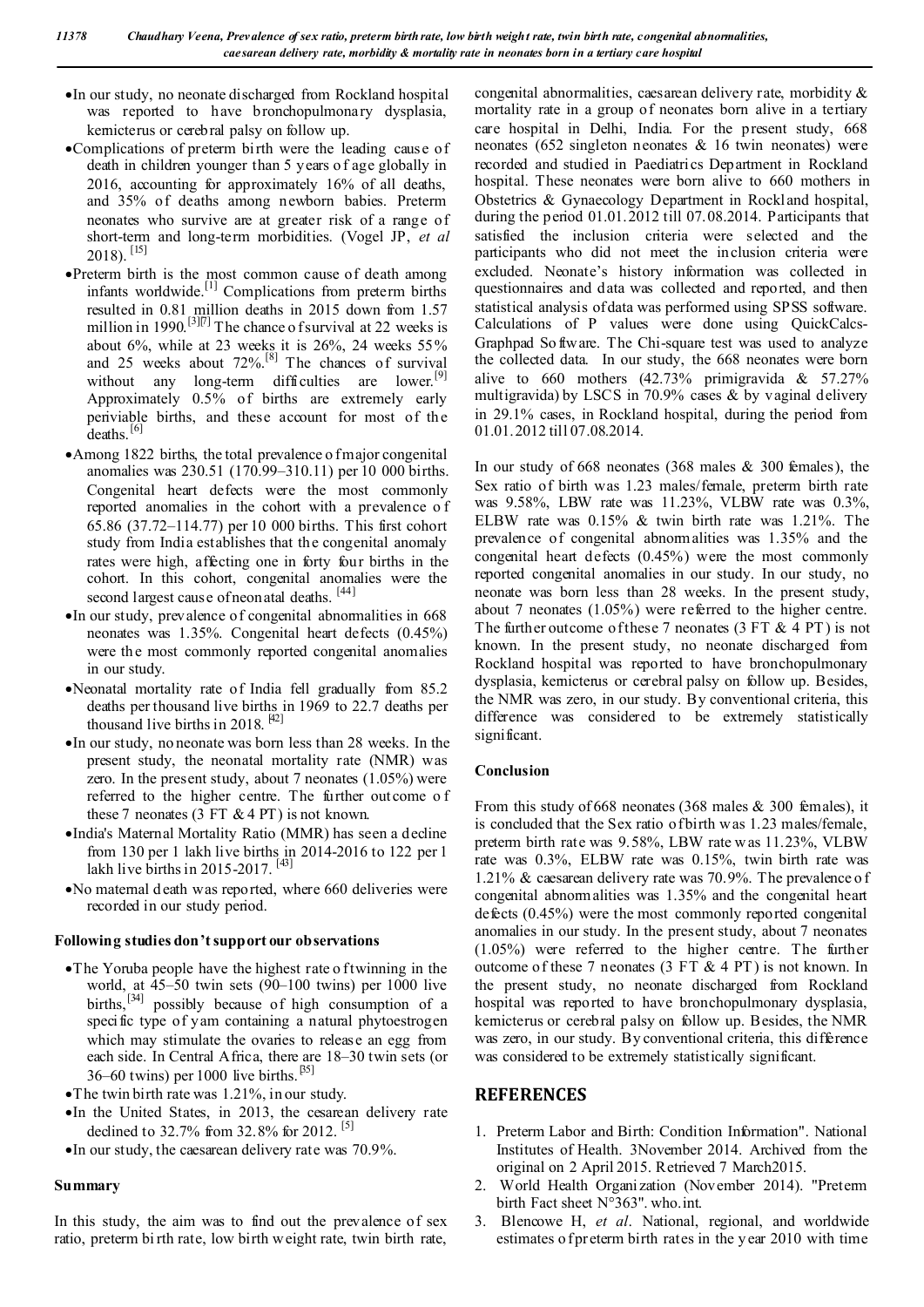trends since 1990 for selected countries: a systematic analysis and implications. The Lancet. Volume 379, Issue 9832, 9–15 June 2012, Pages 2162-2172

- 4. Centers for Disease Control and Prevention. (n.d.). Preterm birth. Retrieved September 17,2013, from http://www.cdc.gov/reproductivehealth/maternalin fanthealt h/PretermBirth.htm
- 5. Mathews, T. J.; Minino, A. M.; Osterman, M. J. K.; Strobino, D. M.; Guyer, B. (20 December 2010). "Annual Summary of Vital Statistics: 2008". Pediatrics. 127 (1): 146–157. doi:10.1542/peds.2010-175. ISSN 0031-4005. PMC 4079290. PMID 21173001.
- 6. American College of Obstetricians Gynecologists; Society for Maternal-Fetal Medicine (October 2017). "Obstetric Care consensus No. 6: Periviable Birth". Obstetrics and Gynecology. 130 (4): e187e199. doi:10.1097/AOG.0000000000002352. PMID 28937572.
- 7. GBD 2013 Mortality and Causes of Death Collaborators (January 2015). "Global, regional, and national age-sex specific all-cause and cause-specific mortality for 240 causes of death, 1990-2013: a systematic analysis for the Global Burden of Disease Study 2013". Lancet. 385 (9963): 117–71. doi:10.1016/S0140-6736(14)61682-2. PMC 4340604. PMID 25530442.
- 8. Cloherty and Stark's Manual of Neonatal Care (8 ed.). Lippincott Williams & Wilkins. 2016. p. 161. ISBN 9781496367495.
- 9. Jarjour IT (February 2015). "Neuro developmental outcome after extreme prematurity: a review of the literature". Pediatric Neurology. 52 (2):143-52. doi: 10.1016/ j.pediatrneurol. 2014.10.027. PMID 25497122.
- 10. Saigal S, Doyle LW (January 2008). "An overview o f mortality and sequelae of preterm birth from infancy to adulthood". Lancet. 371 (9608): 261–9. doi:10.1016/S0140-6736 (08) 60136 -1 . PMID 18207020.
- 11. March of Dimes. (2012). The March of Dimes Foundation Data Book for Policy Makers: Maternal, Infant, and Child Health in the United States 2012. Retrieved March 5,2014,from

<http://www.marchofdimes.com/materials/Databookforpoli cymakers.  $pd \hat{P}$ 

- 12. "Data and statistics". World Health Organization. Archived from the original on 16 February 2007.
- 13. Subramanian, KNS (18 June 2009). "Extremely Low Birth Weight Infant". eMedicine. Archived from the original on 21 November 2008. Retrieved 26 August 2009.
- 14. Vogel JP, Chawanpaiboon S, Watananirun K, Lumbiganon P, Petzold M, Moller AB, *et al*. Global, regional and national levels and trends of preterm birth rates for 1990 to 2014: protocol for development of World Health Organization estimates. Reprod Health 2016;13(1):76.
- 15. Vogel JP, *et al*., The global epidemiology of p reterm birth, Best Practice & Research Clinical Obstetrics and Gynaecology (2018),
- https://doi.org/10.1016/j.bpobgyn.2018.04.00
- 16. WHO. Countries, 2017. http://www.who.int/countries/en/ (accessed Sept 13, 2017).
- 17. Mikkelsen L, Phillips DE, AbouZahr C, *et al*. A global assessment of civil registration and vital statistics systems: monitoring data quality and progress. Lancet 2015; 386: 1395–406.
- 18. WHO. World Health Statistics 2015. Geneva: World Health Organization; 2015. http://www.who.int/gho/publications/world\_health\_statistic s/2015/en/ (accessed O ct 7, 2018).
- 19. Hamilton B, Martin J, Osterman M. National vital statistics reports. Births: preliminary data for 2015. Atlanta, GA: US Department of Health and Human Services; 2015.
- 20. WHO. Civil registration and vital statistics 2013: challenges, best practice and design principles for modern systems. Geneva, Switzerland; 2013.
- 21. WHO. Making every baby count: audit and review o f stillbirths and neonatal deaths. 2016. http://www.who.int/maternal\_child\_adolescent/documents/ stillbirth-neonatal-death-review/en/(accessed Oct 7, 2018).
- 22. WHO. Preterm birth. Fact sheet: reviewed November 2016. http://www.who.int/news-room/factsheets/detail/preterm-birth (accessed Oct 25, 2018).
- 23. Schweitzer, Sarah (2008-06-17). "Massachusetts, land o f twins". Boston.com. Retrieved 2018-01-08.
- 24. Countries With Most Twins Identified". Live Science. Retrieved 2018-01-08.
- 25. Behrman RE, Stith Butler A, eds. Institute of Medicine, Committee on Understanding Preterm Birth and Assuring Healthy Outcomes. Preterm Birth: Causes, Consequences, and Prevention. Washington, DC: T he National Academies Press; 2007.
- 26. "United States: People". The World Factbook. Central Intelligence Agency. 2008-09-04. Retrieved 2008-10-02.
- 27. "Italy: People". The World Factbook. Central Intelligence Agency. 2008-09-04. Retrieved 2008-10-02
- 28. Asch, Richard H.; John Studd (1995). Progress in Reproductive Medicine Volume II. Informa. ISBN 978-1- 85070-574-1. ISSN 1358-8702. OCLC 36287045.
- 29. Lee HC, Gould JB, Boscardin WJ, El-Sayed YY, Blumenfeld YJ (2011). "Trends in caesarean delivery for twin births in the United States: 1995-2008". Obstet Gynecol. 118 (5): 1095–101. doi:10.1097/AOG.0b013e3182318651. PMC 3202294. PMID 22015878.
- 30. Women can choose Caesarean birth BBC article by James Gallagher. 2011.
- 31. Lee HC, Gould JB, Boscardin WJ, El-Sayed YY, Blumenfeld YJ (2011). "Trends in caesarean delivery for twin births in the United States: 1995-2008". Obstet Gynecol. 118 (5): 1095–101. doi:10.1097/AOG. 0b013e3182318651. PMC 3202294. PMID 22015878.
- 32. Women can choose Caesarean birth BBC article by James Gallagher. 2011. **^** Orwant, Jon. "Heterogeneous learning in the Doppelgänger us er modeling system." User Modeling and User-Adapted Interaction 4.2 (1994): 107- 130.
- 33. Martin, Joyce A.; Hamilton, Brady E.; Osterman, Michelle J.K. "Three Decades of Twin Births in the United States, 1980–2009" [1], National Center for Health Statistics Data Brief, No. 80, January 2012
- 34. Zach, Terence; Arun K Pramanik; Susannah P Ford (2007- 10-02). "Multiple Births". WebMD. Retrieved 2008-09-29.
- 35. Smits, Jeroen; Christiaan Monden (2011). Newell, Marie-Louise (ed.). "Twinning across the Developing World". PLOS ONE. 6 (9): e25239. doi:10.1371/ journal. pone.0025239. PMC 3182188. PMID 21980404.
- 36. Elliott, JP (December 2008). "Preterm labor in twins and high-order multiples". Clinical Perinatology. 34 (4): 599– 609. doi:10.1016/ j.clp.2007.10.004. PMID 18063108. Unlike singleton gestation where identification of patients at risk for PTL is often di fficult, every multiple gestation is at risk for PTL, so all patients can be managed as being at risk.